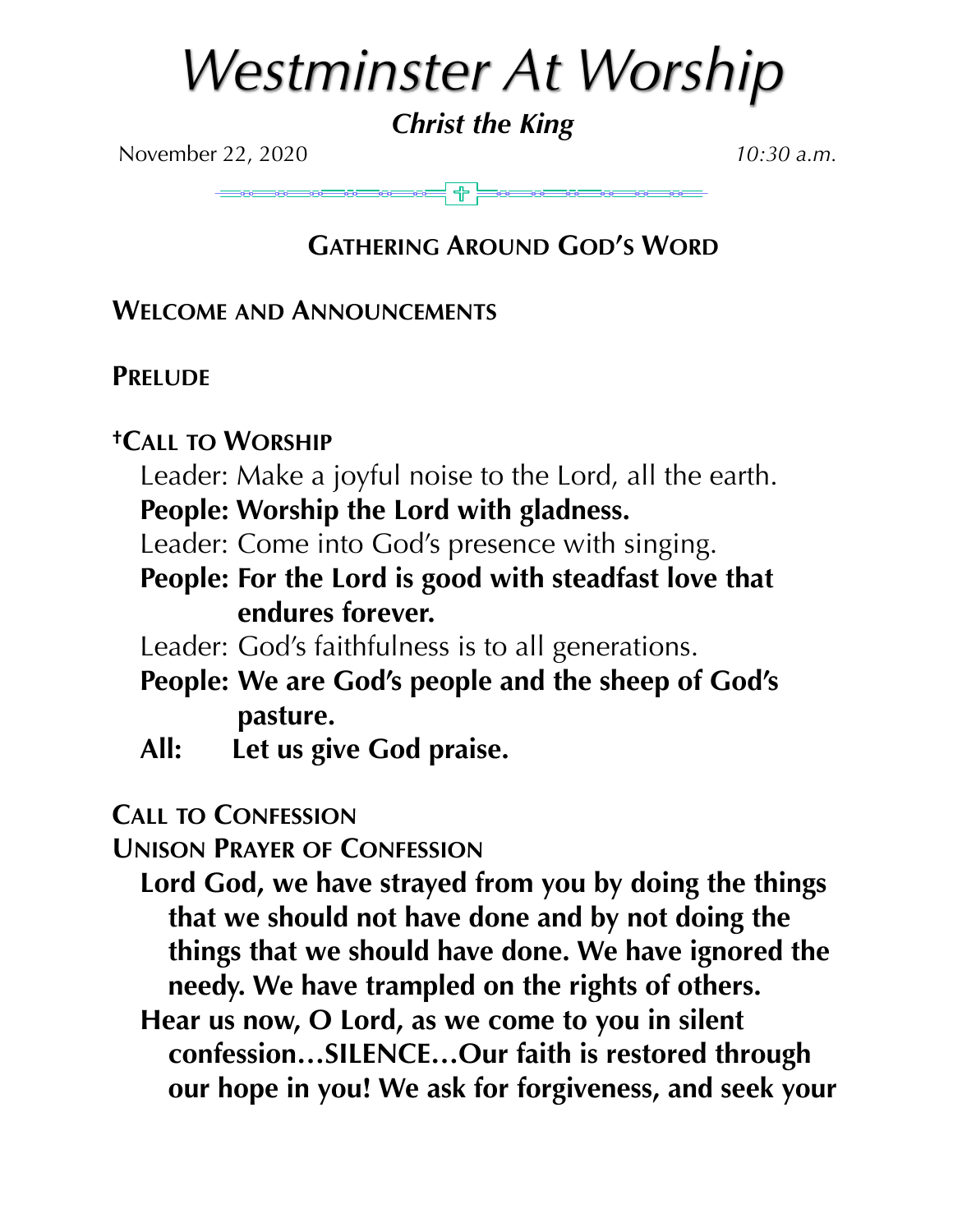**grace. We entrust ourselves to you our good shepherd whose love will set aside our transgression. In the covenant of your love, and in the name of Jesus, we pray for your forgiveness.** 

**Amen.**

#### **DECLARATION OF PARDON**

Leader: Friends, hear and believe the good news of the Gospel.

**People: In Jesus Christ we are forgiven. Amen.** 

**PASSING THE PEACE**

**ANTHEM**

*"There is a Higher Throne"*  Dawn, Judy, & Nikelle

#### **CHILDREN'S MOMENT**

## **PROCLAIMING GOD'S WORD**

#### **PRAYER FOR ILLUMINATION**

Living God, help us so to hear your holy Word that we may truly understand; that, understanding, we may believe, and, believing, we may follow in all faithfulness and obedience, seeking your honor and glory in all that we do; through Christ our Lord. Amen.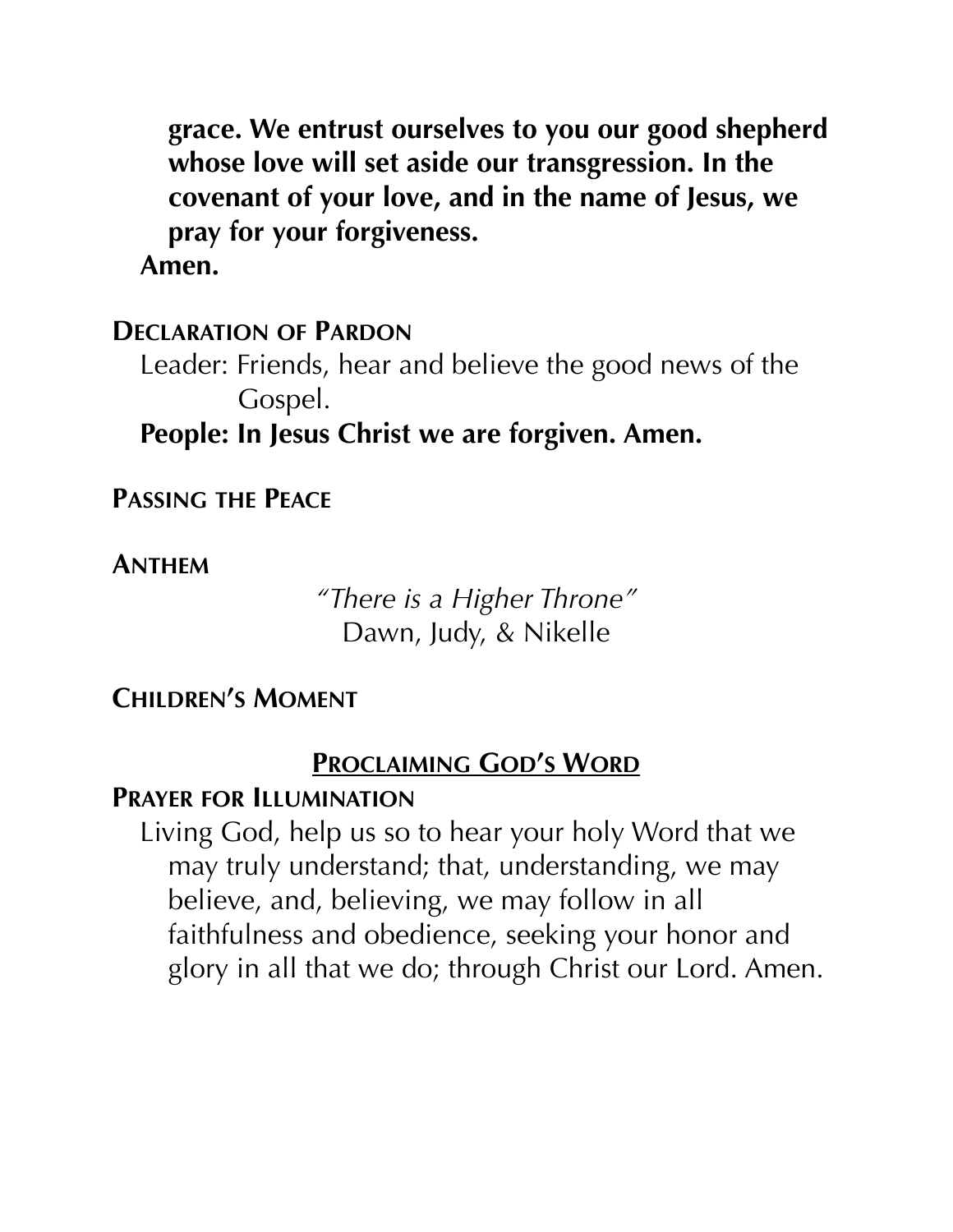## **READINGS FROM THE SCRIPTURES**

# **OLD TESTAMENT Psalm 100 (NRSV)**

# **All Lands Summoned to Praise God A Psalm of thanksgiving.**

# **1**

Make a joyful noise to the Lord, all the earth.

## **2**

Worship the Lord with gladness;

come into his presence with singing.

# **3**

Know that the Lord is God.

It is he that made us, and we are his;

we are his people, and the sheep of his pasture.

## **4**

Enter his gates with thanksgiving,

and his courts with praise.

Give thanks to him, bless his name.

## **5**

For the Lord is good;

his steadfast love endures forever,

and his faithfulness to all generations.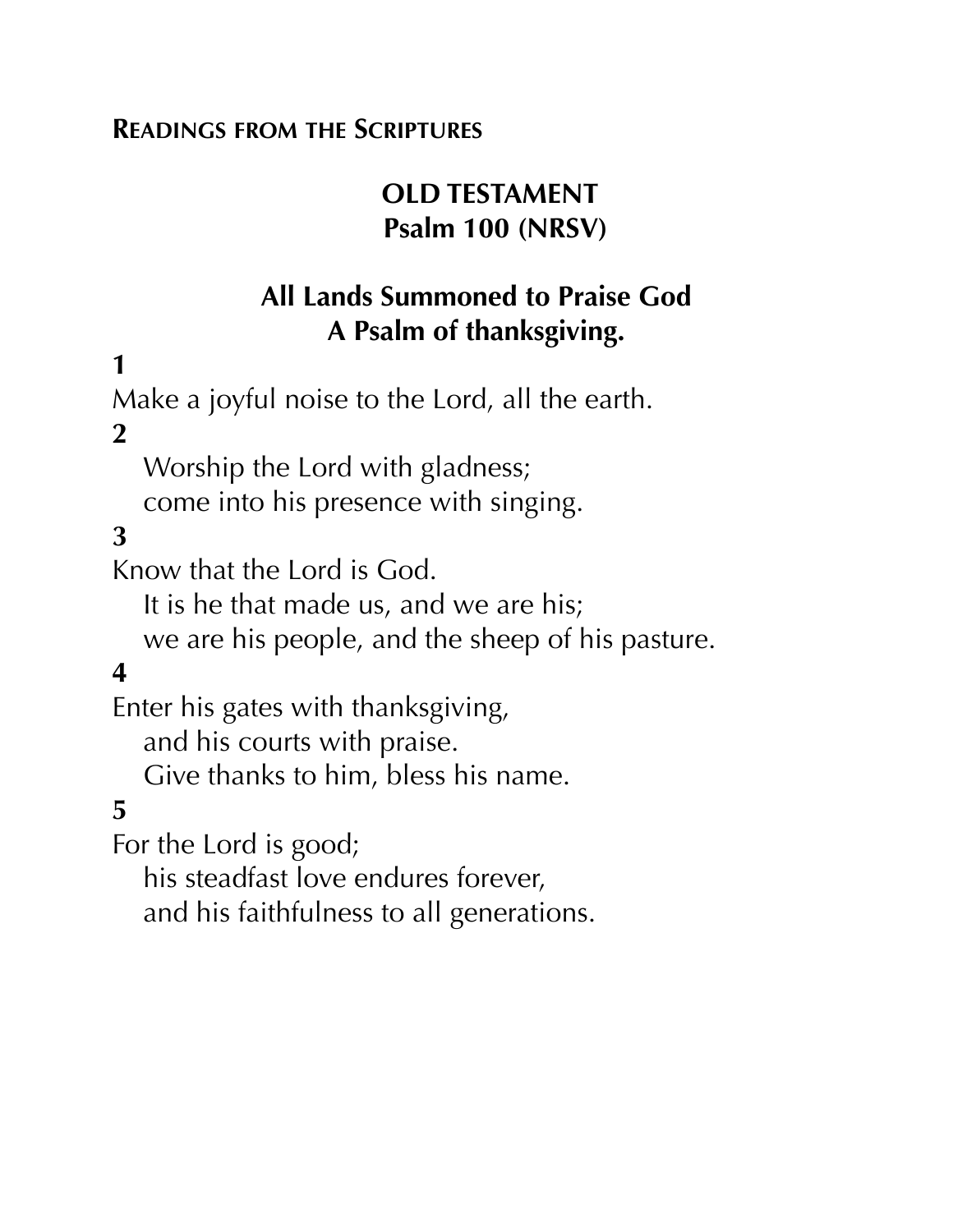# **NEW TESTAMENT Matthew 25:31-46 (NRSV)**

# **The Judgment of the Nations**

**31** "When the Son of Man comes in his glory, and all the angels with him, then he will sit on the throne of his glory. **32** All the nations will be gathered before him, and he will separate people one from another as a shepherd separates the sheep from the goats,

**33** and he will put the sheep at his right hand and the goats at the left.

**34** Then the king will say to those at his right hand, 'Come, you that are blessed by my Father, inherit the kingdom prepared for you from the foundation of the world;

**35** for I was hungry and you gave me food, I was thirsty and you gave me something to drink, I was a stranger and you welcomed me,

**36** I was naked and you gave me clothing, I was sick and you took care of me, I was in prison and you visited me.' **37** Then the righteous will answer him, 'Lord, when was it that we saw you hungry and gave you food, or thirsty and gave you something to drink?

**38** And when was it that we saw you a stranger and welcomed you, or naked and gave you clothing?

**39** And when was it that we saw you sick or in prison and visited you?'

**40** And the king will answer them, 'Truly I tell you, just as you did it to one of the least of these who are members of my family, you did it to me.'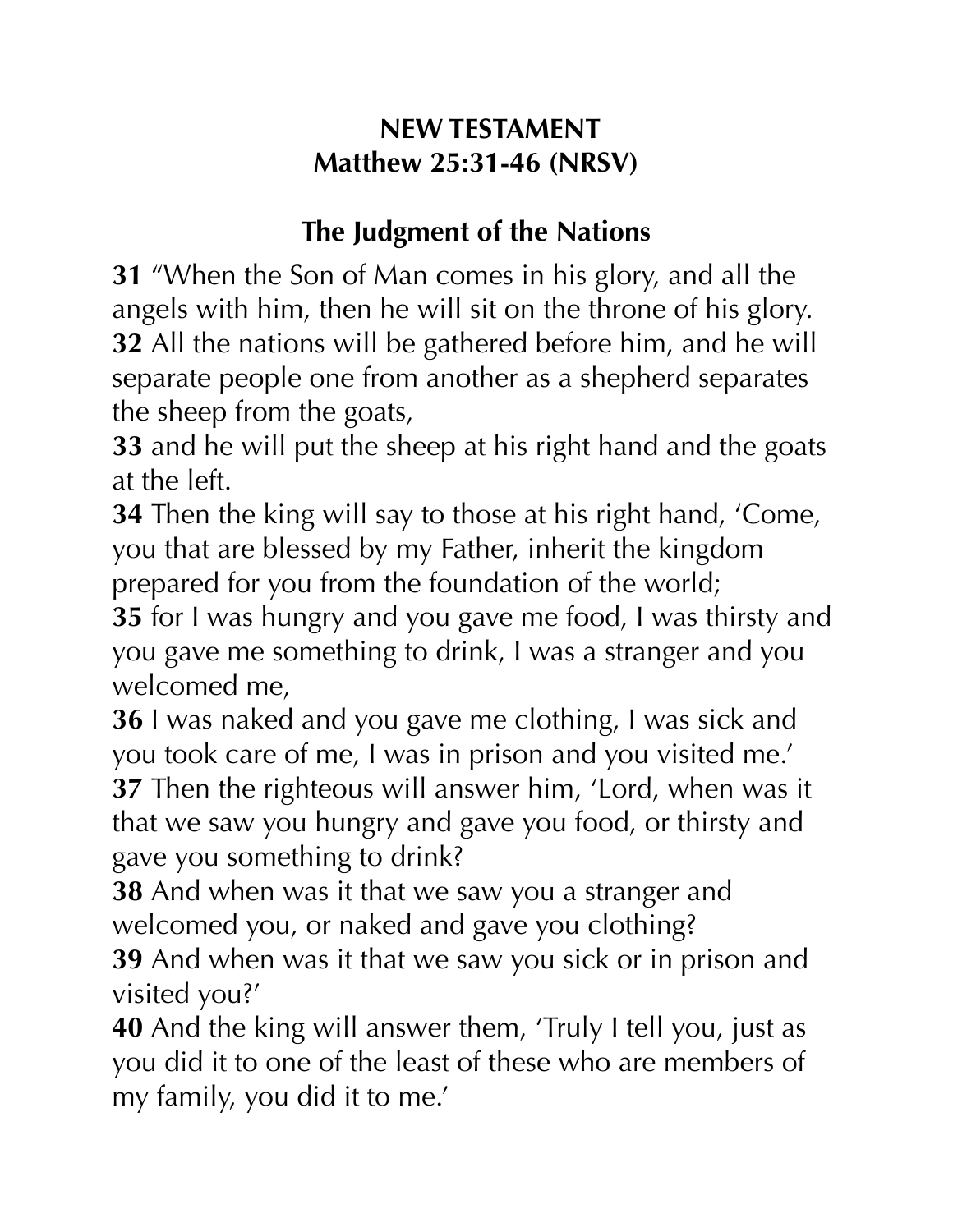**41** Then he will say to those at his left hand, 'You that are accursed, depart from me into the eternal fire prepared for the devil and his angels;

**42** for I was hungry and you gave me no food, I was thirsty and you gave me nothing to drink,

**43** I was a stranger and you did not welcome me, naked and you did not give me clothing, sick and in prison and you did not visit me.'

**44** Then they also will answer, 'Lord, when was it that we saw you hungry or thirsty or a stranger or naked or sick or in prison, and did not take care of you?'

**45** Then he will answer them, 'Truly I tell you, just as you did not do it to one of the least of these, you did not do it to me.'

**46** And these will go away into eternal punishment, but the righteous into eternal life."

# **SERMON**

*"A Genuine Calling"*  Rev. Dr. Ewen Holmes

**†AFFIRMATION OF FAITH Apostles' Creed** 

**I believe in God the Father Almighty, maker of heaven and earth, and in Jesus Christ his only Son our Lord; who was conceived by the Holy Ghost, born of the Virgin Mary, suffered under Pontius Pilate, was crucified, dead, and buried; he descended into hell; the third day he rose again from the dead; he ascended into heaven, and sitteth at the right hand of**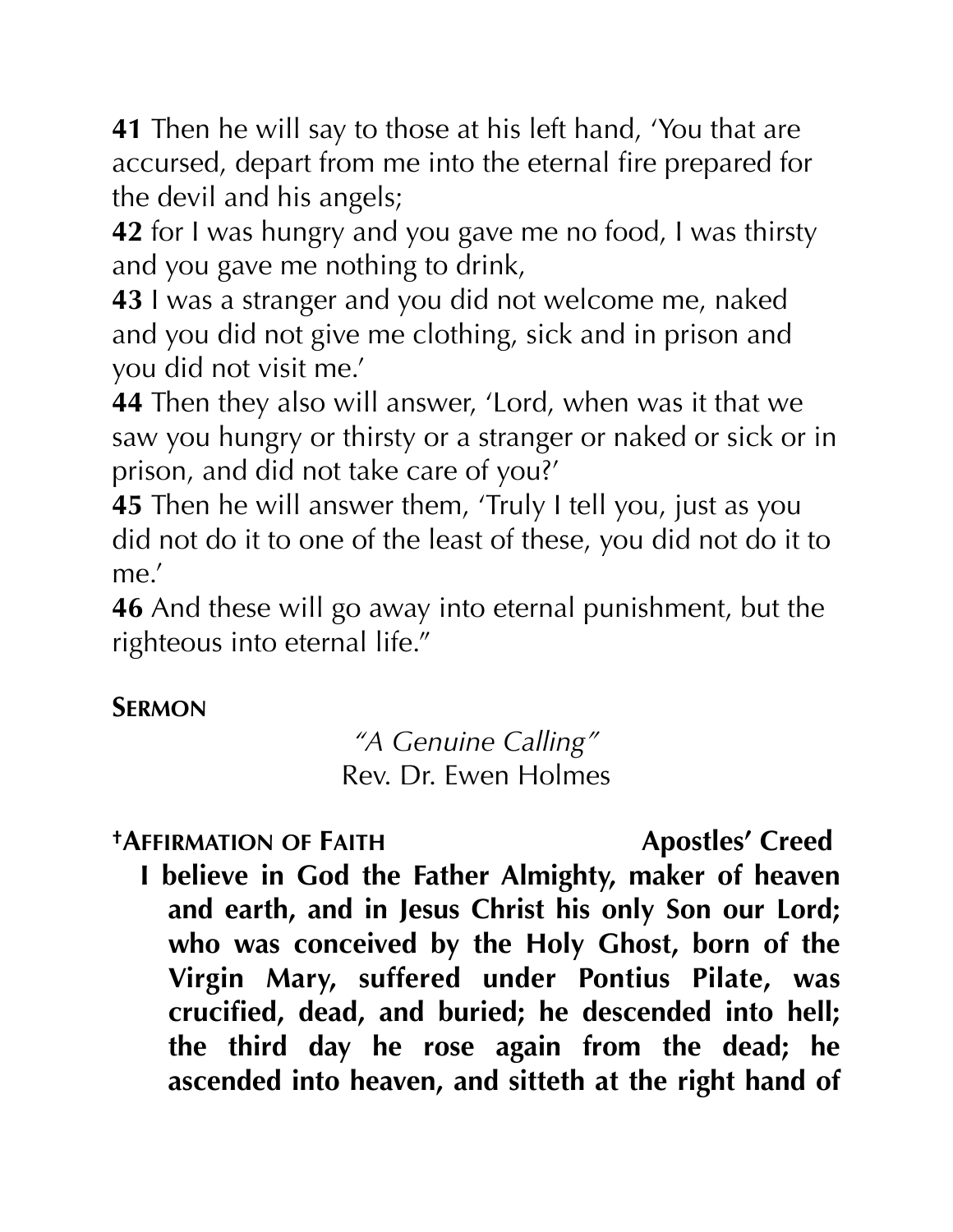**God the Father Almighty; from thence he shall come to judge the quick and the dead. I believe in the Holy Ghost; the holy catholic church; the communion of saints; the forgiveness of sins; the resurrection of the body; and the life everlasting. Amen.** 

#### **HYMN OF AFFIRMATION**

*"We Have Come to Worship"*  Dawn, Judy, & Nikelle

#### **RESPONDING TO GOD'S WORD**

**PRAYERS OF THE PEOPLE & THE LORD'S PRAYER**

THE LORD'S PRAYER

**PEOPLE: Our Father, who art in heaven, hallowed be thy name, thy kingdom come, thy will be done, on earth as it is in heaven. Give us this day our daily bread, and forgive us our debts as we forgive our debtors; and lead us not into temptation, but deliver us from evil. For thine is the kingdom, and the power, and the glory forever, Amen.** 

#### **OFFERING OURSELVES AND OUR GIFTS TO GOD**

#### *†DOXOLOGY* OLD HUNDREDTH

*Praise God, from whom all blessings flow; Praise Him, all creatures here below; Praise Him above, ye heavenly host; Praise Father, Son, and Holy Ghost. Amen.*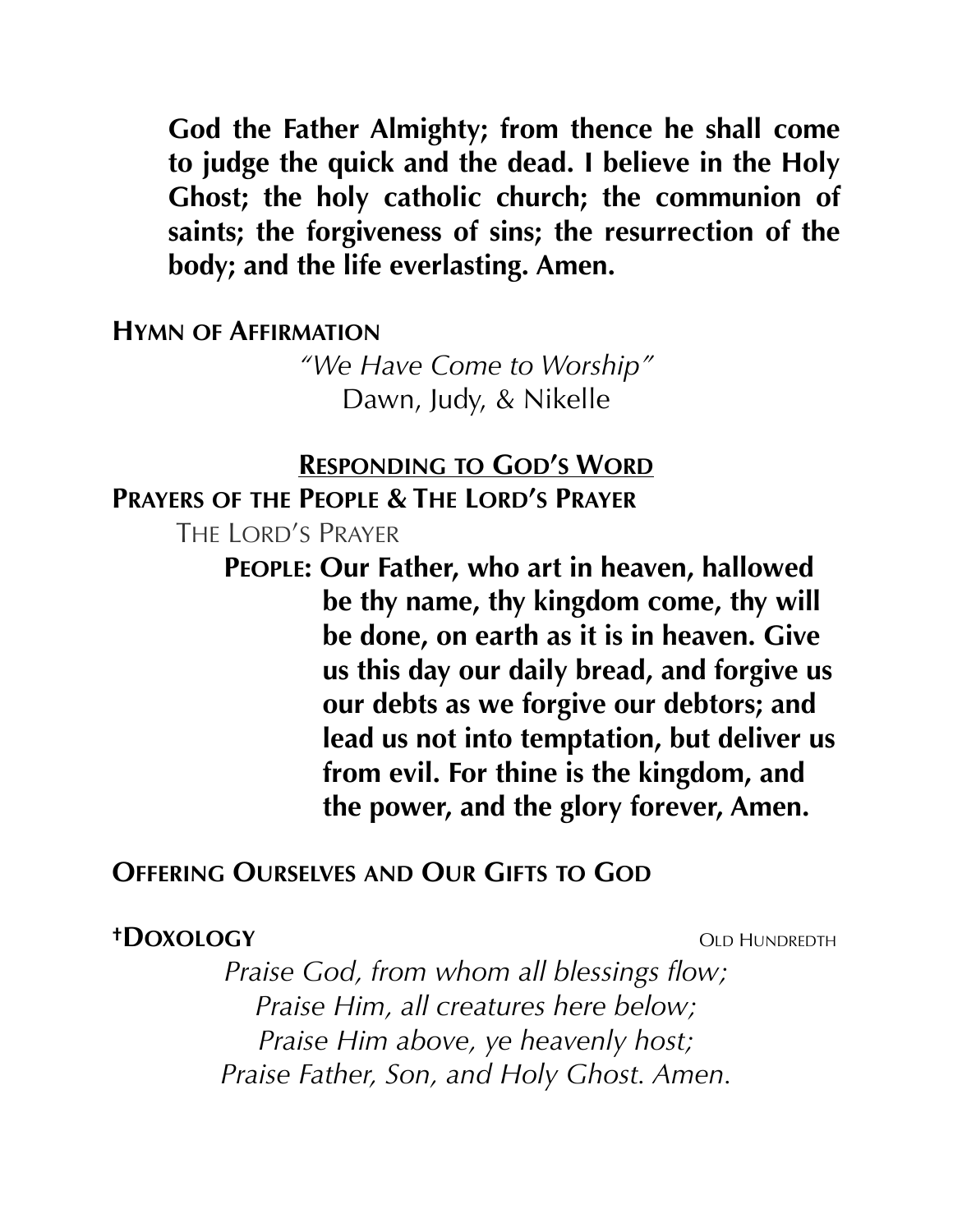#### **UNISON PRAYER OF DEDICATION**

**Lord God, you have blessed us beyond measure. You have cared for us in every way possible. You have called our names and gathered us to your side. We know who we are and whose we are. And now, in return for your gracious love, we offer our gifts, not only to you, but to the world. Receive what we humbly offer, and in your power multiply it for the benefit of your sovereign realm. In the name of our good shepherd, Jesus Christ, we pray. Amen.** 

## **BEING SENT WITH GOD'S WORD**

**HYMN OF DEDICATION** 

*"God, We Praise You"*  Dawn, Judy, & Nikelle

**CHARGE**

**BENEDICTION**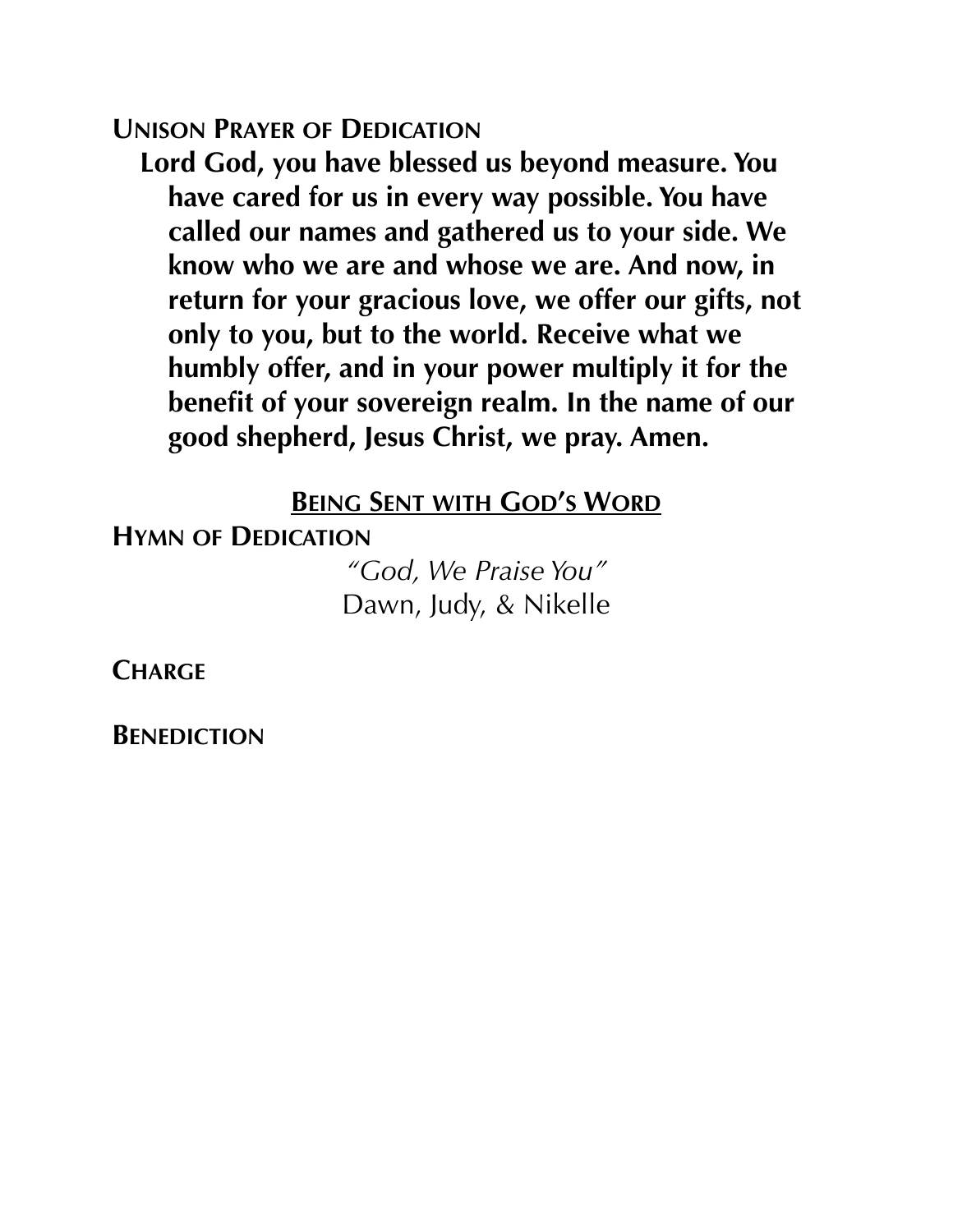MINISTERS All the People TRANSITIONAL PASTOR TRANSITIONAL PASTOR PARISH ASSOCIATE THE Rev. Linda Williams CHRISTIAN EDUCATION DIRECTOR Nikelle Johnson NURSERY SUPERVISOR Elaine Edwards CHOIR DIRECTOR DAWN Auger HAND BELL DIRECTOR Peggy Hanson ORGANIST Wendy Tally TREASURER Heidtman CUSTODIAN Harold Miller SECRETARY Judy Harrelson CCLI License #2328090

#### **ANNOUNCEMENTS FOR NOVEMBER 22, 2020**

**SEASONAL SUNSHINE:** The Spiritual Growth committee has been working to find ways for people to feel more "present" at church, even if they are unable to be physically present here on Sundays. We are working on a project called Seasonal Sunshine. This is a craft kit that the church will deliver or mail to you. Projects will be simple yet fun to complete, and the finished project will be featured throughout the church during the Christmas/Winter season. It is an easy, enjoyable way to put your own creativity to work and showcase it at church, even if you are not in the building (and even if you you don't see yourself as being crafty or creative)! It would be great to see everyone come together to make something beautiful for our church! Our first project is a Thumbprint Snowflake for Christmas/Winter which we want to showcase in the sanctuary during the Advent/Christmas season! This project is for people of ALL AGES! Please let Nikelle know if you would like a kit [\(cedirector@wpcbc.org\)](mailto:cedirector@wpcbc.org), and we will arrange to get you one!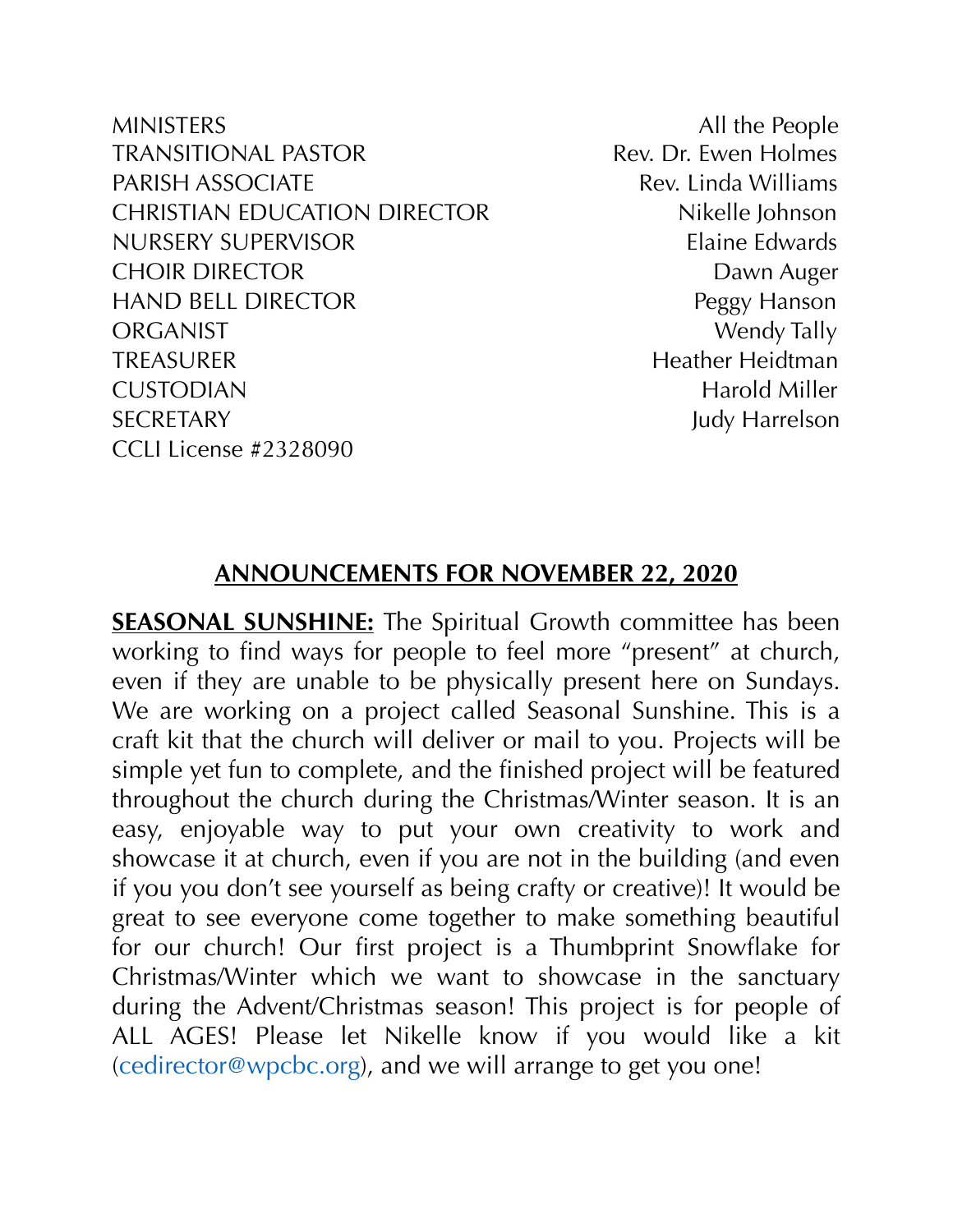**CHRISTMAS CONCERT:** We invite everyone to participate in this year's Christmas concert! Please submit a recording and we will assemble all submissions and post the final video on Westminster's website and Facebook page. Please contact Dawn, Wendy, or the church office with any questions. Please submit your recording by Tuesday, December 1.

**THE UNCLUTTERED HEART ADULT FAITH FORMATION:** Join us on Thursdays at 7:00 p.m. via Zoom beginning on Thursday, December 3. This is an Advent Bible Study using the book, *"The Uncluttered Heart"* by Beth A. Richardson. Any questions regarding the class or for Zoom information, contact Rev. Linda at 989-686-1360 or email at **[parishassoc@wpcbc.org](mailto:parishassoc@wpcbc.org)**.

**THE WIRED WORD ADULT FAITH FORMATION:** Join us on Wednesdays at 1:00 p.m. via Zoom. Enjoy lively conversations about current events in the news and the Bible passages that relate to those events. Any questions regarding the class or for Zoom information, contact Rev. Linda at 989-686-1360 or email at **[parishassoc@wpcbc.org](mailto:parishassoc@wpcbc.org)**.

**SPIRITUALITY OF AGING:** Our Spirituality of Aging groups have begun gathering in groups of twos over the phone. We realize this is not the way we would have all hoped to have gathered this Fall, but for the ten to twelve who have signed up, it has become a way to remain connected during these coronavirus days. For these "twoby-two" conversations, we are using "*On the Brink of Everything*," a beautiful book of reflections on what we can learn as we move closer to "the brink of everything." This book is written by beloved and bestselling author Parker J. Palmer. It's never too late to join in! If you have any questions or would like to learn more about our "two-by-two" discussion format, please give Rev. Linda a call.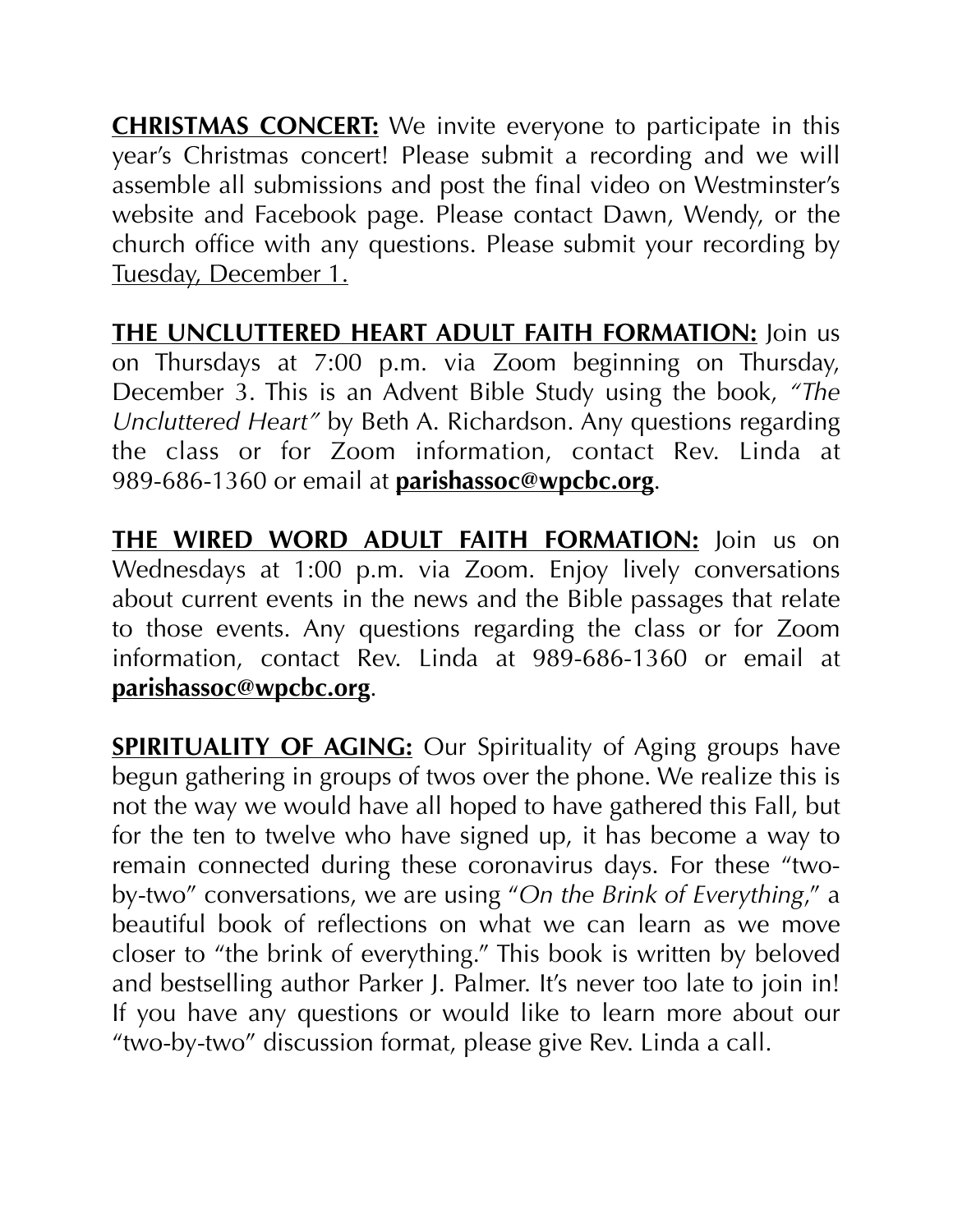**THE BOOK CLUB** will meet Tuesday, November 24 at 6:00 p.m. via Zoom. We will discuss the book *"Wicked Take the Witness Stand,"* which tells the true story of a mysterious (and unsolved) death in northern Michigan. The author, Mardi Link, grew up in Bay City, Michigan. Books are available at church this month. They are located in the church office for check-out and can be picked up during regular business hours or on Sundays before or after worship.

**CALLING ALL BAKERS & VOLUNTEERS:** Would you like to add a little sweetness and love to someone's day? We have an opportunity to contribute desserts to the Salvation Army's meal distribution efforts. Since the pandemic began in March, members of Grace United Methodist Church have been baking in their own kitchens on behalf of all the guests who pass through the back door of the Salvation Army Soup Kitchen. To date, more than 30,000 boxed meals have been served and behind every one of those boxes is a loving "taste-from-a-home-bound" baker. The bakers at Grace Unites Methodist Church have reached out to other churches for a little help to provide these desserts. We're not exactly sure how Westminster's help might look, but we wanted to inform our volunteers of this opportunity to serve during this challenging time. We're looking for ideas, volunteers, and possibly organizers. For more information or to volunteer please call Pam Johnston (989-316-1684 or cell 989-392-1958) or the church office (686-1360). Thank You!

**JOIN US ON FACEBOOK:** Westminster Presbyterian Church - Bay City.